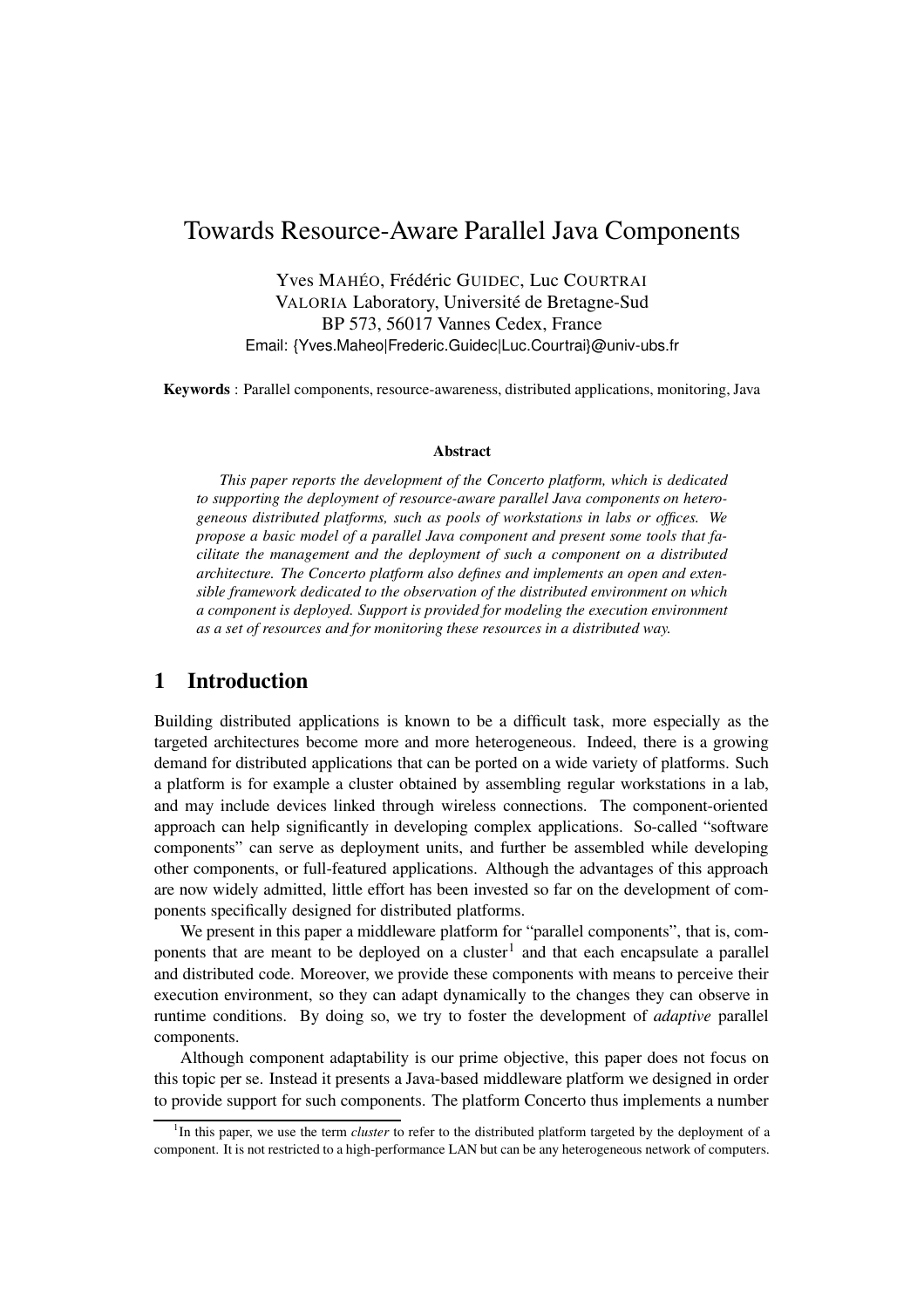of facilities for deploying, launching, and controlling the execution of parallel components on a distributed system. Concerto relies on facilities we have implemented in D-RAJE *(Distributed Resource-Aware Java Environment),* an open and extensible framework that makes it possible to monitor the state of the many resources offered in a cluster.

### **2 Support for resource modeling and monitoring**

One of the main objectives of project Concerto is to provide parallel software components with means to perceive their runtime environment, so that they can adapt to variations observed in its characteristics. Environment modeling and monitoring in distributed systems has already been addressed in numerous projects pertaining for example to Grid computing or to network computing (such as  $[5, 10, 9, 13]$ ). In many of these projects, though, resource modeling is performed at a rather coarse grain (*eg* computing node, global free memory, network link), and information about resources is often limited to system resources, and collected using *ad hoc* methods. An important part of Concerto is made of a software framework called D-RAJE. This platform was designed so as to offer an extensible model in which any kind of resource in a distributed environment can be reified as a Java object. It also provides various facilities for monitoring these resources in a homogeneous way. A brief description of D-RAJE is given below (see [8] for a more detailed presentation).

#### **2.1 Resource modeling**

With D-RAJE a distributed system can be modeled and monitored using Java objects that reify the various resources offered in this system. As a general rule, we qualify as "resource" any hardware or software entity a software component is liable to use during its execution. To date the types of resources considered in D-RAJE –and thus in the Concerto platform– include system resources (CPU, system memory, swap, network interfaces, etc.) that chiefly characterize the underlying hardware platform, as well as so-called "conceptual" resources (sockets, processes, threads, directories, files, RMI servers, etc.) that rather pertain to the applicative environment in which a component is running. An extensible hierarchy of classes models these resources. Any resource object (that is, any instance of one of these classes) is capable of producing on demand an observation report, which provides a summary of its state.

From the viewpoint of an application programmer, resource objects can be created explicitely, or one can rely on a resource discovery monitor that is able to automatically instantiate (and destroy) resource objects pertaining to some classes of resources.

At creation time, resource objects are added to a local resource register. A fully distributed resource manager, accessible on each node of the system, offers the view of a global register and thus makes it possible to access to information about resources in the same way, regardless of where the resources considered are actually located in the system.

D-RAJE somehow compares to the Common Information Model [7] as far as resource modeling is concerned. However, D-RAJE goes beyond pure modeling as it additionally implements facilities for collecting and exploiting information about the state of any system or conceptual resource.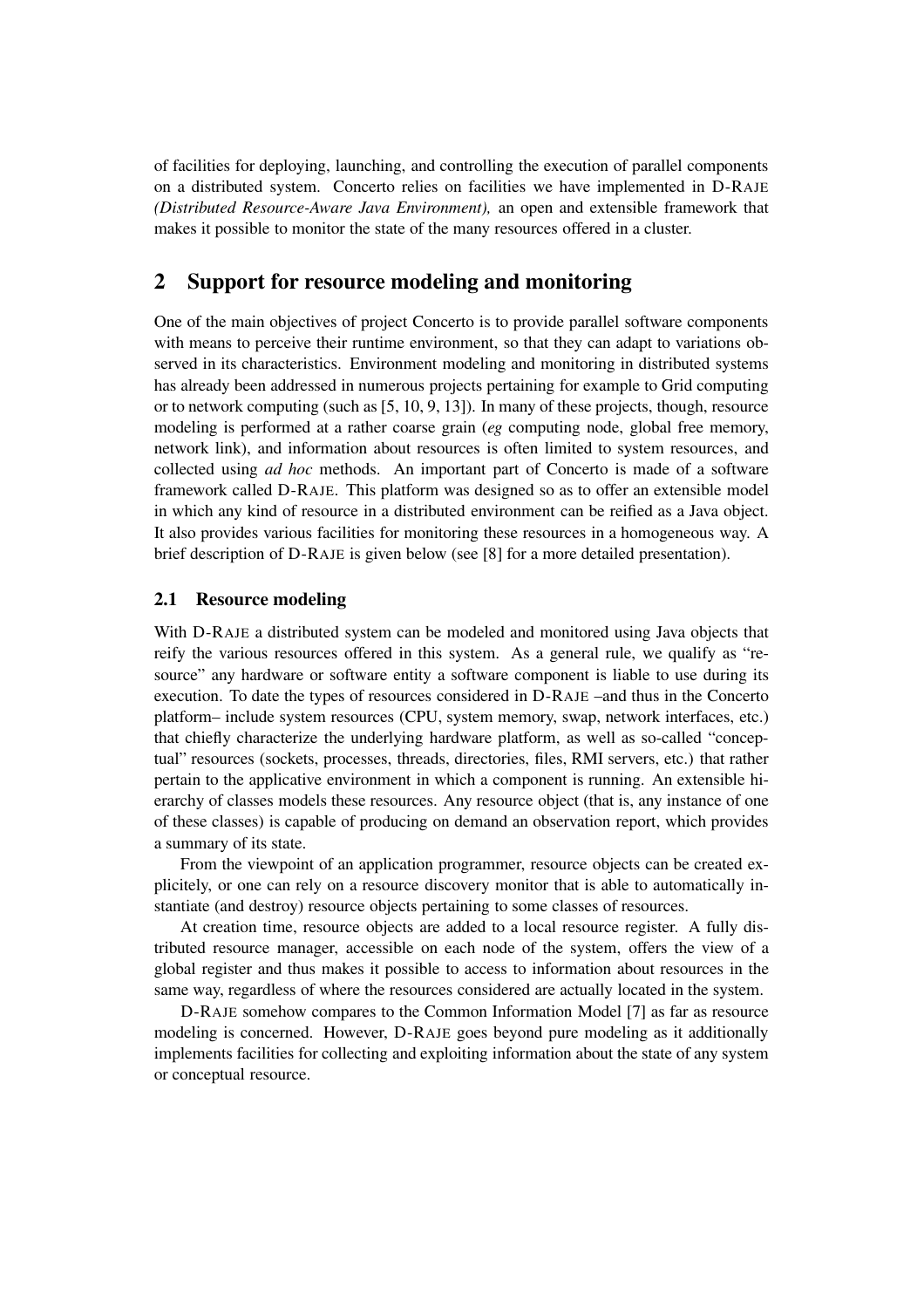#### **2.2 Resource selection and observation**

The resource manager can be consulted when looking for a specific kind of resource in the system, or in order to request information about the status of any resource in the system. Since the population of resource objects can be quite large, a selection can be applied based on their location (*e.g.* on a specific node, globally or in the neighbourhood), their types, or any other criterion. Resource filtering is obtained by using so-called resource patterns. Any programmer can define new patterns, although many patterns are already available as predefined patterns in D-Raje. With these patterns, one can for example identify all objects modeling CPUs, network interfaces or TCP sockets. These objects can additionally be searched for on a specific cluster node, or in the whole cluster. If required one can even perform a more selective search, and look for example for TCP or UDP sockets that have been bound to a local port whose number is in a specific range (say, values between 0 than 1024), and that maintain connections with remote hosts whose IP addresses conform to a specific pattern (say, all adresses in domain 195.83.160/22). Resource identification can thus be achieved at quite a fine grain if needed.

Once a resource has been identified, information on its status can be obtained through any one of two observation mechanisms. The first of these mechanisms allows direct observation of the resource considered: the resource manager can be asked to collect and return an observation report concerning a specific resource, wherever this resource is located in the system. The second obervation scheme relies on an event-based model: local or distant monitors are automatically created when needed. These monitors can observe the resource considered periodically, and notify the user when user-specified events occur. [8] provides a thorough description of these topics.

## **3 Parallel Components**

The Concerto platform is dedicated to supporting adaptive parallel components. Although the concept of parallel component is central in our project, our aim is not to propose a new component model, but to provide an infrastructure that enforces the adaptability of components. We propose below a definition of what we mean by parallel component in Concerto.

A programmer who wishes to develop a parallel component for Concerto must design his component as a set of cooperating threads. He must also define the business part of the component (name, interface, implementation). The platform offers facilities for managing non-functional aspects of the component.

#### **3.1 Component interface**

Any parallel component hosted by the Concerto platform must defined the following interfaces.

• *Business interface*: No constraint is put on the type of the business interface. The programmer of a component may for example propose an interface based on Java RMI. The component is then an object implementing the *Remote* interface, whose methods will be called remotely by the clients of the component. The component may also behave as a server listening to a specific TCP or UDP port, with which a client program can communicate. Alternatively, one may design a distributed interface (that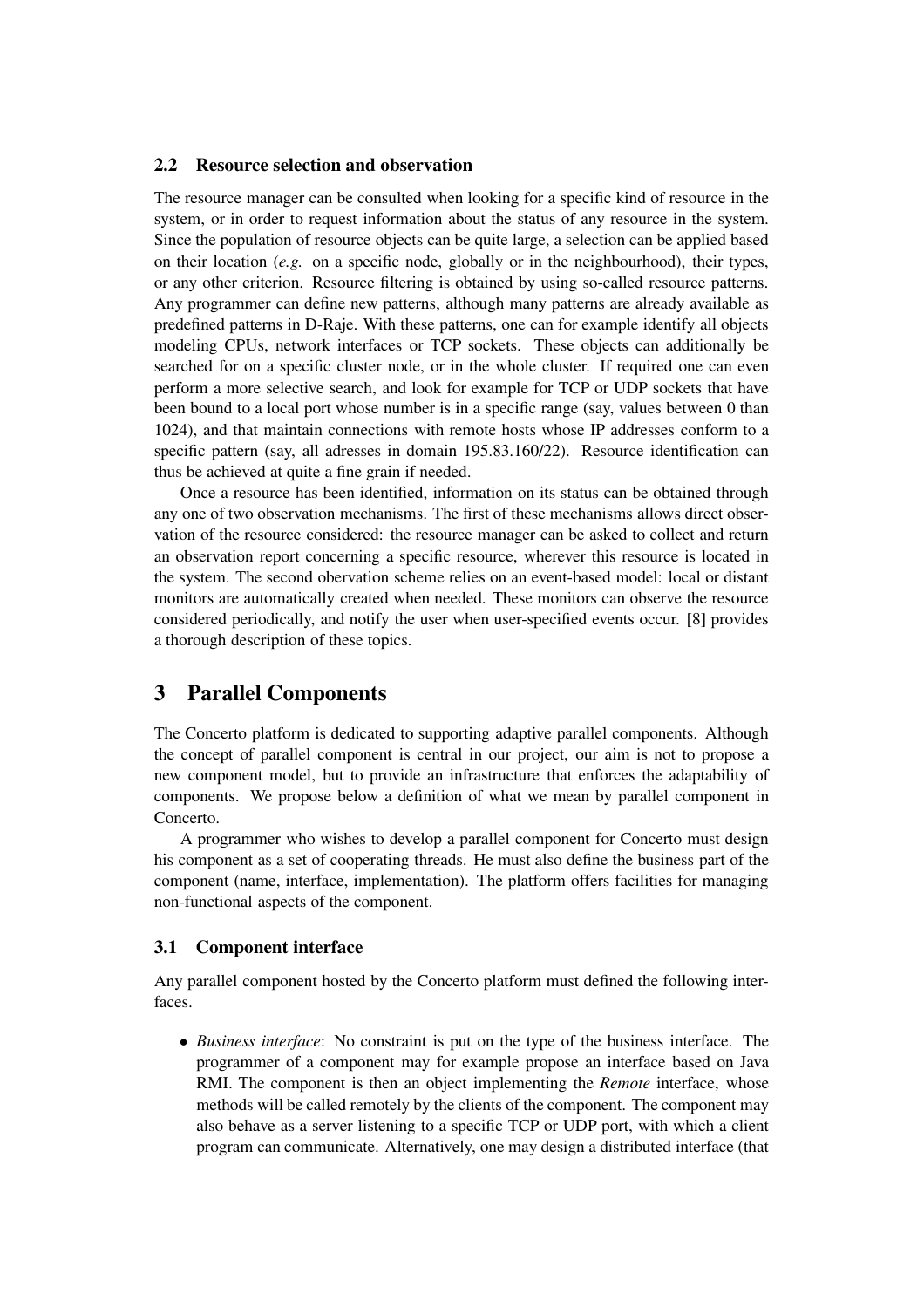is to say, an interface associated with several objects that each implement a part of the interface) in order to be connected in parallel with another parallel component.

- *Life cycle interface*: Through this interface, the different steps of the life of the component can be controlled. To date, this covers deploying the component on the cluster, launching all the activities (*ie* starting the threads) of the components and stopping these activities. In the future we may include persistence services in this interface.
- *Resource interface*: The component exhibits a resource interface through which the user can access information related to the resources used by the component. Actually, the component itself is considered as a resource. Hence any component in Concerto must implement a method *observe()* that returns an observation report. By default, the observation report generated by a component simply aggregates the observation reports of all the resources it itself uses. For security reasons, the component's programmer may change this default implementation, for example by restricting the amount of information disclosed to the component's client.

### **3.2 Internal Structure**

When building a parallel component, the programmer develops a set of Java threads that cooperate to perform the functions specified in the component's business interface.Threads are gathered into placement (or distribution) entities called fragments. A fragment is a set of threads that belong to a single component, and that must run within the same virtual machine on the same cluster node. The threads of a fragment will thus be able to share a common object space. Communication and synchronization between such threads are performed just like in any other multi-threaded Java program. On the other hand, threads that belong to different fragments must rely on external communication and synchronization mechanisms, such as sockets and RMI.

It must be noticed that information on the component's structure is available through facilities implemented in D-Raje, since threads, fragments and the component itself are modeled as resources in D-Raje. As already mentioned, some of this information is also available to other components through each component's resource interface.

#### **3.3 Deployment**

The deployment of a distributed application on a parallel platform is known to be a tedious and error-prone task. In order to alleviate the deployment of parallel components on a cluster of workstations, we have developed an XML dialect that permits a component programmer to describe the component's structure, placement directives for its fragments, and constraints imposed for the deployment to be feasible (availability of a specific version of the JVM, of a RMI registry, etc.)

The Concerto platform includes an administration tool with which a cluster of workstations can be managed, using either a command line or a graphical user interface. With this administration tool workstations can be added to or removed from the cluster at any time. A parallel component can be loaded in the platform by providing a *.jar* file that aggregates Java code for the component's threads, an XML deployment descriptor, and possibly additional documentation and data associated with to the component. During this loading operation, a new *Component* resource object is created in D-RAJE, and automatically registered with the resource manager. Once a component has been loaded, it can be considered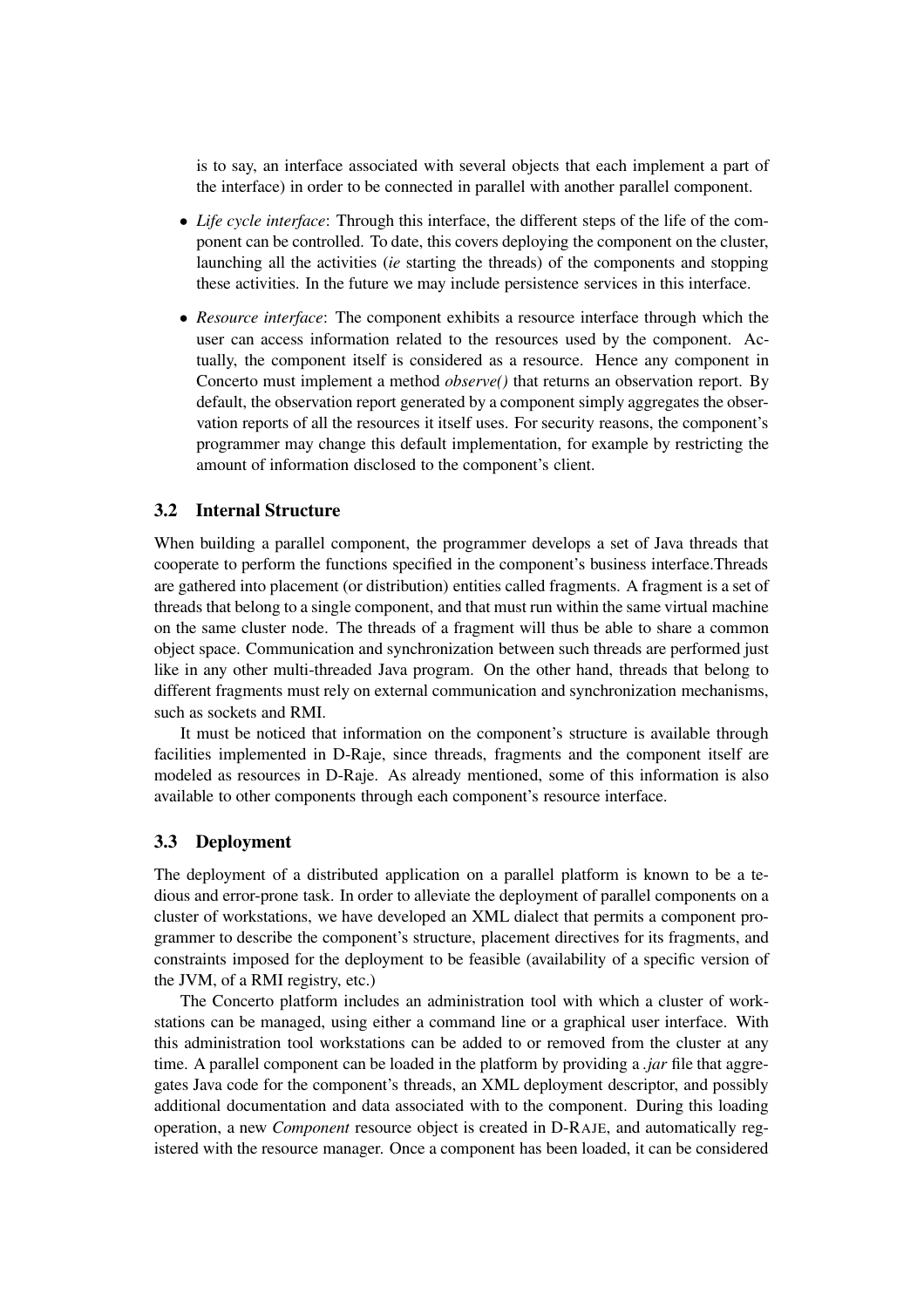as a new resource in the cluster. Another component can therefore trigger its deployment and activation on the cluster. Alternatively, these operations can be triggered by any user of the platform through the abovementioned administration tool.

# **4 Implementation and experimentation**

The Concerto platform is still under development. The overall architecture of the Concerto middleware on one host is depicted in figure 1. The main part of Concerto consists in portable Java code. A small part of D-Raje requires platform-specific native code to implement system resource monitoring. Presently, only Linux is supported but thanks to the design of D-Raje, porting to other systems should not be a difficult task. In the current prototype, the support for monitoring of some conceptual resources (*eg* threads, sockets) relies on a modified version of the Kaffe virtual machine and instrumented standard Java classes.



Figure 1: Overview of the Concerto platform (on one host)

Several experiments on distributed applications are currently carried out. We are developing for example a Concerto component that implements a parallel active router for wide area networks. This component can dynamically apply an appropriate service (filtering, compression, encryption,...) to each of the streams that passes through the router. The parallel router-component is deployed on a high-performance cluster in order to accept several concurrent streams and to sustain acceptable bandwidth. In this case, the use of Concerto eases developing multi-criteria adaptation strategies to perform load-balancing according to resource availability.

# **5 Related Work**

The originality of the Concerto approach lies in the fact that it combines a parallel component model together with some support for distributed resource observation. Componentbased application development is already possible through the use of "standard" component technologies, such as Microsoft COM [11] or Sun's Enterprise Java Beans. The OMG (Object Management Group) also developed its own solution with the CORBA Component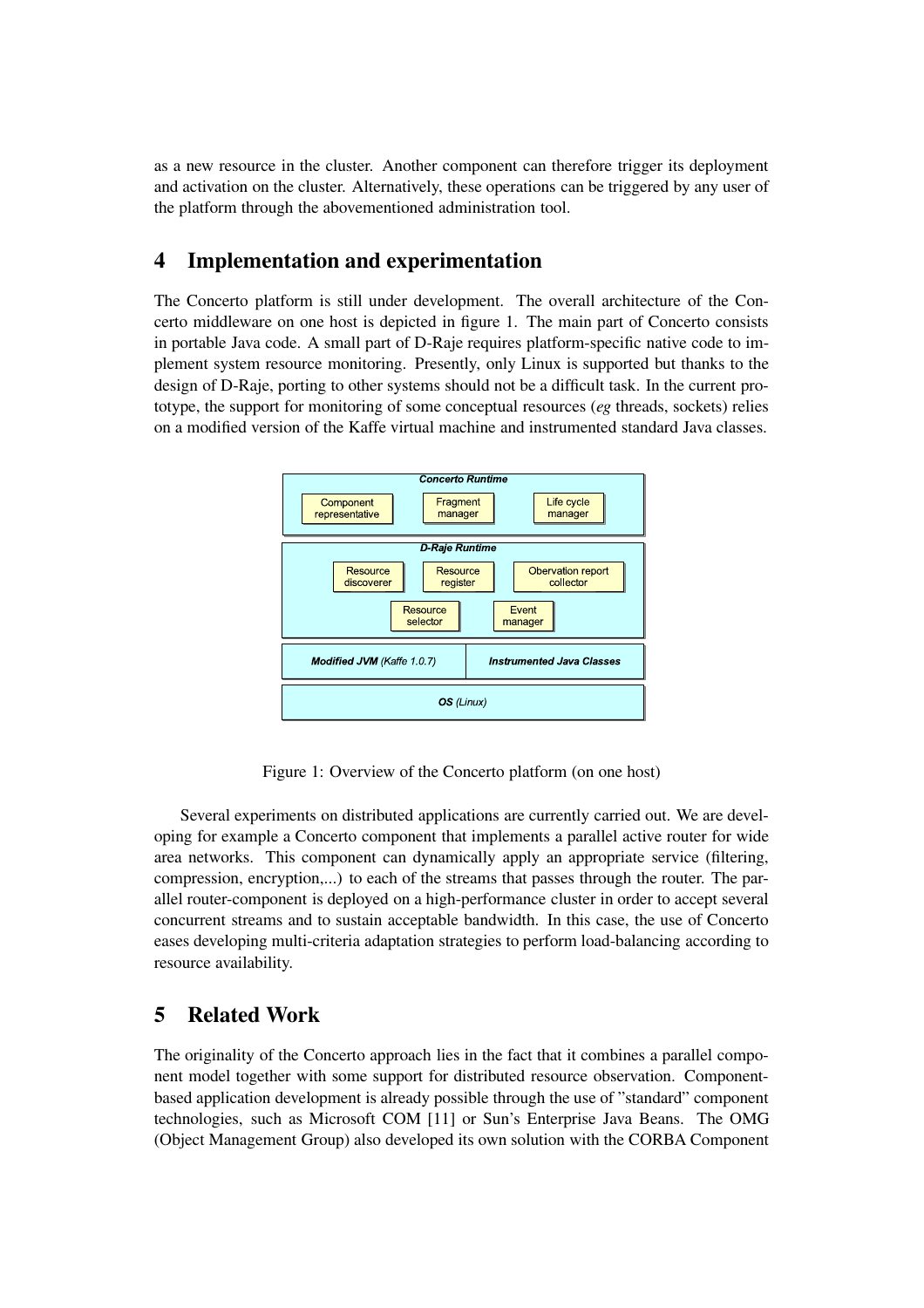Model [12]. However these technologies were not specifically designed to support parallel components, that is, components that involve parallel activities. Few works have been carried out on models or platforms that target parallel and distributed components. One of them is the Common Component Architecture [1], which defines a component model suited for parallel scientific applications. The main objective in CCA is to allow the efficient interoperability of pre-existing scientific codes. Like in Concerto, few constraints are put on the way the functional part of a parallel component is implemented. However, no support is provided for component adaptation. Project Padico [6] bears similarities with CCA as it is dedicated to coupling scientific codes. It extends the Corba Component Model, and relies on a specific communication toolkit in order to provide efficient communication between several SPMD parallel codes encapsulated in components. Some form of adaptation is provided in the communication layer that allows for several commonly used communication libraries.

The work described in [2] is also focused on parallel and distributed components: an implementation of the Fractal [3] hierarchical component model is proposed in order to provide so-called Grid components. This implementation is based on the Pro-Active library [4]. It provides facilities for asynchronous communication, migration of activities, deployment and debugging. Like in Concerto, a parallel component may be implemented according to the MIMD model. Introspection on both the components structure and placement is possible, though both kinds of introspection rely on disctinct mechanisms.

None of the abovementioned works proposes a homogeneous way to get precise information about the environment of a component (including the system), and about its subcomponents.

## **6 Conclusion**

In this paper we have presented the Concerto platform, which aims at allowing the deployment and the support of parallel components on clusters of workstations. Ongoing work focuses on proposing a basic parallel component model, as well as tools for the deployment of such components. In a first stage, our objective is to adopt as simple and flexible a model as possible.

The clusters targeted by the Concerto platform are primarily those composed by enlisting non-dedicated, heterogeneous, and possibly unstable workstations. The runtime environment offered to parallel components is therefore liable to exhibit much heterogeneity and dynamicity. For this reason, the Concerto platform implements facilities for discovering how resources are distributed in the cluster, and for monitoring these resources at runtime.

The development of the Concerto platform is still in progress. Moreover a number of parallel components are also being developed. In the near future we plan to use the platform for deploying instances of these components on different kinds of cluster platforms.

### **Aknowledgments**

This work is supported by the French Ministry of Research in the framework of the ACI GRID programme.